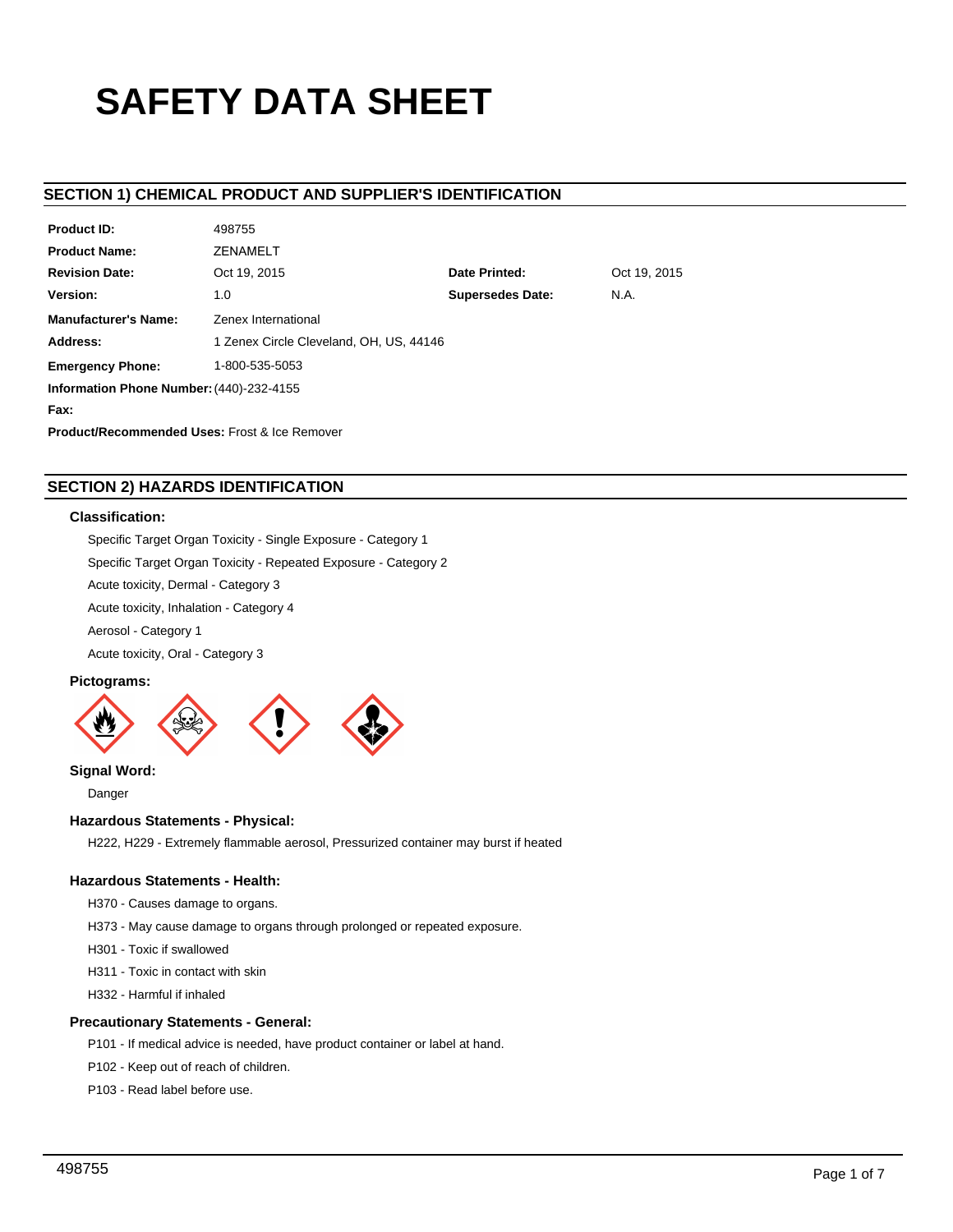## **Precautionary Statements - Prevention:**

- P264 Wash thoroughly after handling.
- P270 Do not eat, drink or smoke when using this product.
- P260 Do not breathe dust/fume/gas/mist/vapors/spray.
- P210 Keep away from heat, hot surfaces, sparks, open flames and other ignition sources. No smoking.
- P280 Wear eye protection/face protection.
- P271 Use only outdoors or in a well-ventilated area.
- P211 Do not spray on an open flame or other ignition source.
- P251 Do not pierce or burn, even after use.

## **Precautionary Statements - Response:**

P308 + P311 - IF exposed or concerned: Call a POISON CENTER or doctor/physician.

- P301 + P310 IF SWALLOWED: Immediately call a POISON CENTER or doctor/physician.
- P330 Rinse mouth.
- P302 + P352 IF ON SKIN: Wash with plenty of soap and water.
- P312 Call a POISON CENTER or doctor/physician if you feel unwell.
- P361 + P364 Take off immediately all contaminated clothing and wash it before reuse.
- P304 + P340 IF INHALED: Remove person to fresh air and keep comfortable for breathing.

#### **Precautionary Statements - Storage:**

P405 - Store locked up.

P410 - Protect from sunlight.

P412 - Do not expose to temperatures exceeding 50°C/122°F.

#### **Precautionary Statements - Disposal:**

P501 - Dispose of contents and container in accordance with all local, regional, national and international regulations.

## **SECTION 3) COMPOSITION / INFORMATION ON INGREDIENTS**

| <b>CAS</b>   | <b>Chemical Name</b> | % By Weight   |
|--------------|----------------------|---------------|
| 0000067-56-1 | METHANOL             | 65% - 85%     |
| 0000107-21-1 | ETHYLENE GLYCOL      | 20% - 40%     |
| 0000124-38-9 | CO2                  | $1.0\% - 5\%$ |

## **SECTION 4) FIRST-AID MEASURES**

## **Inhalation:**

Remove source of exposure or move person to fresh air and keep comfortable for breathing.

If exposed/feel unwell/concerned: Call a POISON CENTER/doctor.

Eliminate all ignition sources if safe to do so.

#### **Eye Contact:**

Remove source of exposure or move person to fresh air. Rinse eyes cautiously with lukewarm, gently flowing water for several minutes, while holding the eyelids open. Remove contact lenses, if present and easy to do. Continue rinsing for a duration of 15-20 minutes. Take care not to rinse contaminated water into the unaffected eye or onto the face. If eye irritation persists: Get medical advice/attention.

#### **Skin Contact:**

Take off immediately all contaminated clothing, shoes and leather goods (e.g. watchbands, belts). Gently blot or brush away excess product. Wash with plenty of lukewarm, gently flowing water for a duration of 15-20 minutes. Call a POISON CENTER/doctor if you feel unwell. Store contaminated clothing under water and wash before reuse or discard.

## **Ingestion:**

Rinse mouth. Do NOT induce vomiting. Immediately call a POISON CENTER/doctor. If vomiting occurs naturally, lie on your side, in the recovery position.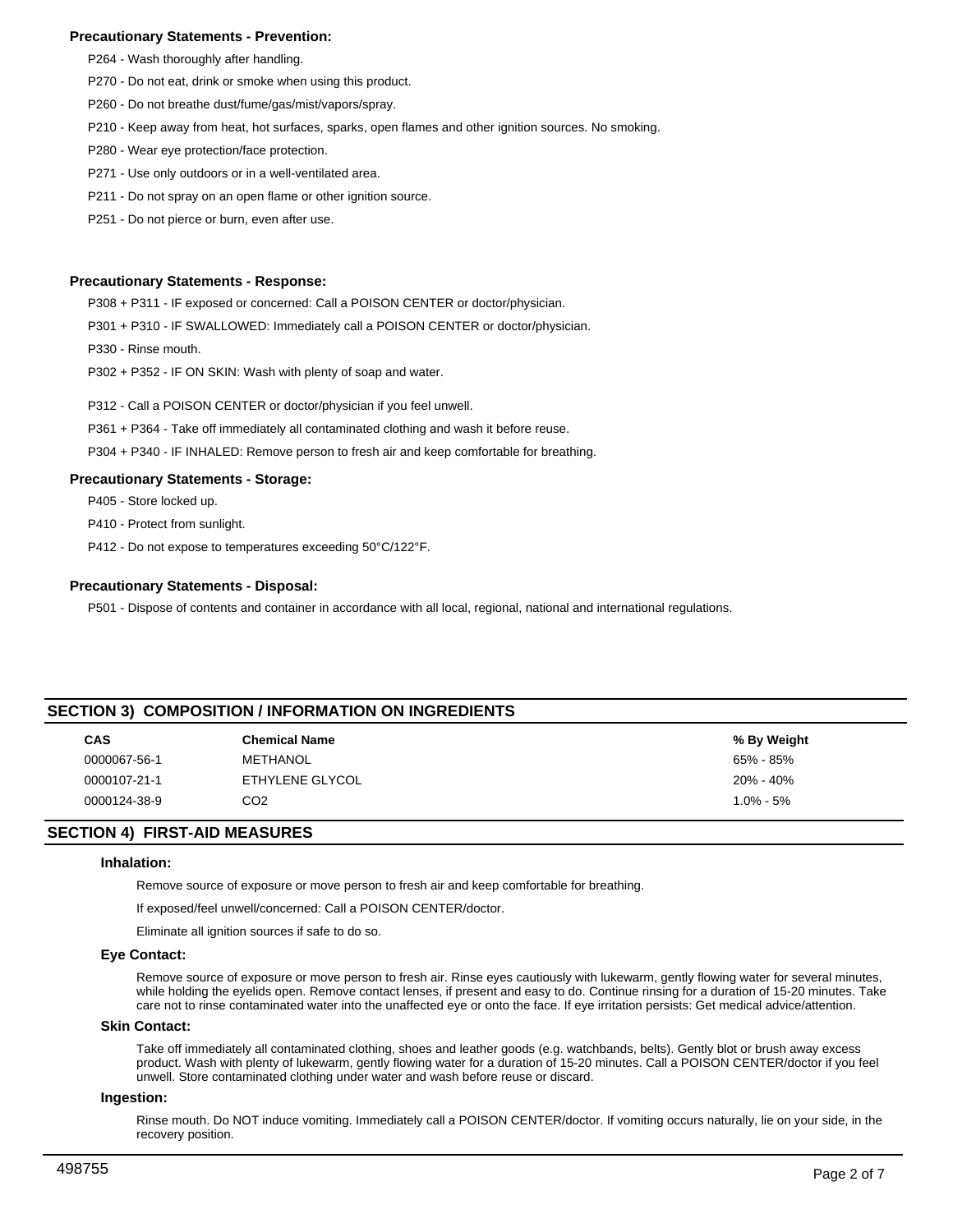## **SECTION 5) FIRE-FIGHTING MEASURES**

#### **Suitable Extinguishing Media:**

Use water, fog, dry chemical, or carbon dioxide.

Carbon dioxide can displace oxygen. Use caution when applying carbon dioxide in confined spaces. Simultaneous use of foam and water on the same surface is to be avoided as water destroys the foam.

#### **Unsuitable Extinguishing Media:**

Water may be ineffective but can be used to cool containers exposed to heat or flame.

## **Specific Hazards in Case of Fire:**

Contents under pressure. Keep away from ignition sources and open flames. Exposure of containers to extreme heat and flames can cause them to rupture often with violent force.

Aerosol cans may rupture when heated.

Heated cans may burst.

In fire, will decompose to carbon dioxide, carbon monoxide

## **Fire-Fighting Procedures:**

Isolate immediate hazard area and keep unauthorized personnel out. Stop spill/release if it can be done safely. Move undamaged containers from immediate hazard area if it can be done safely. Water spray may be useful in minimizing or dispersing vapors and to protect personnel.

Dispose of fire debris and contaminated extinguishing water in accordance with official regulations.

## **Special Protective Actions:**

Wear protective pressure self-contained breathing apparatus (SCBA)and full turnout gear.

Care should always be exercised in dust/mist areas.

# **SECTION 6) ACCIDENTAL RELEASE MEASURES**

## **Emergency Procedure:**

Flammable/combustible material.

ELIMINATE all ignition sources (no smoking, flares, sparks, or flames in immediate area). Stay upwind; keep out of low areas. Immediately turn off or isolate any source of ignition. Keep unnecessary people away; isolate hazard area and deny entry. Do not touch or walk through spilled material. Clean up immediately. Use absorbent sweeping compound to soak up material and put into suitable container for proper disposal.

#### **Recommended Equipment:**

Positive pressure, full-face piece self-contained breathing apparatus(SCBA), or positive pressure supplied air respirator with escape SCBA (NIOSH approved).

## **Personal Precautions:**

ELIMINATE all ignition sources (no smoking, flares, sparks, or flames in immediate area). Use explosion proof equipment. Avoid breathing vapor. Avoid contact with skin, eye or clothing. Do not touch damaged containers or spilled materials unless wearing appropriate protective clothing.

## **Environmental Precautions:**

Stop spill/release if it can be done safely. Prevent spilled material from entering sewers, storm drains, other unauthorized drainage systems and natural waterways by using sand, earth, or other appropriate barriers.

## **SECTION 7) HANDLING AND STORAGE**

#### **General:**

For industrial and institutional use only. For use by trained personnel only. Keep away from children. Wash hands after use. Do not get in eyes, on skin or on clothing. Do not breathe vapors or mists. Use good personal hygiene practices. Eating, drinking and smoking in work areas is prohibited. Remove contaminated clothing and protective equipment before entering eating areas. Eyewash stations and showers should be available in areas where this material is used and stored.

## **Ventilation Requirements:**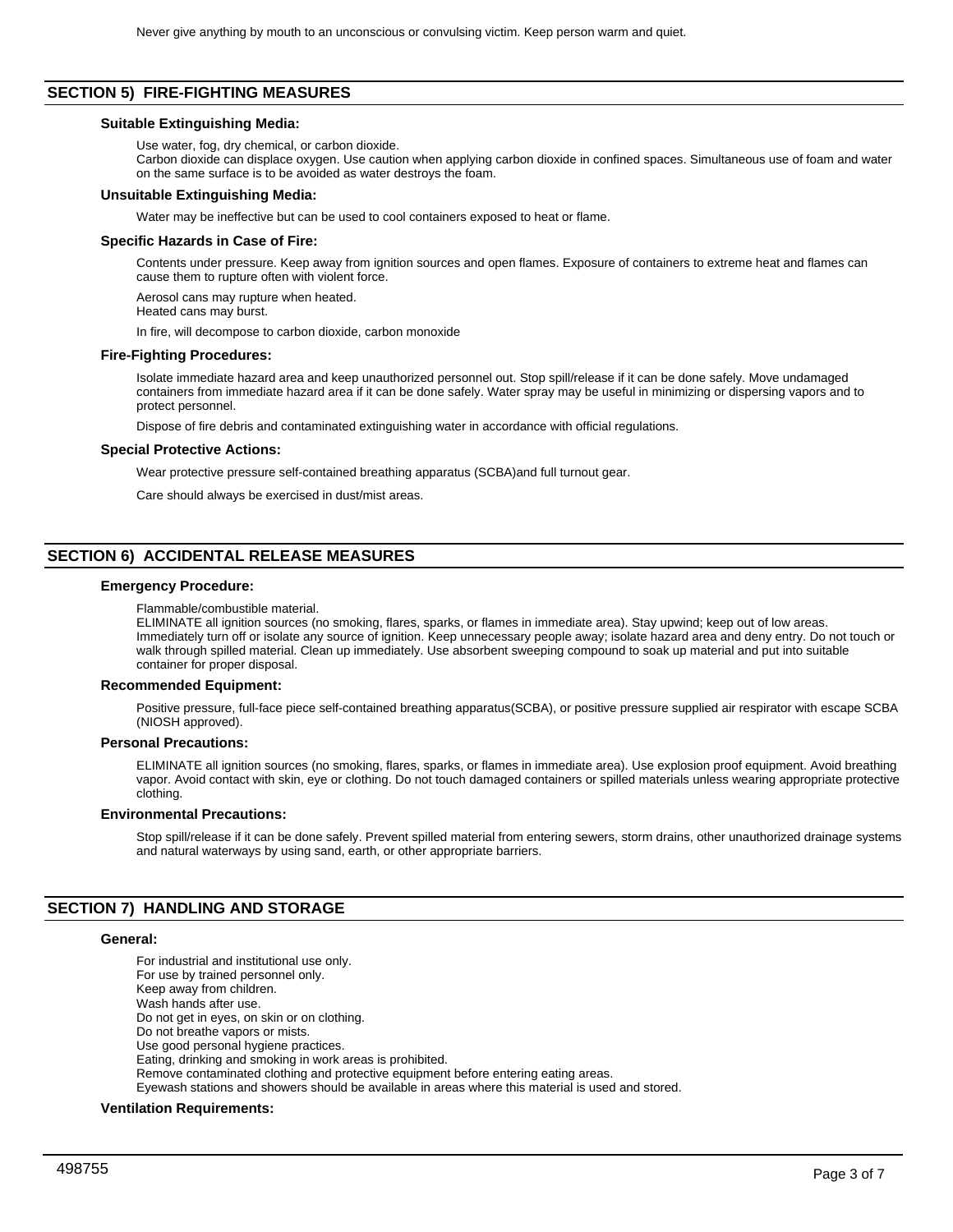Use only with adequate ventilation to control air contaminants to their exposure limits. The use of local ventilation is recommended to control emissions near the source.

## **Storage Room Requirements:**

Keep container(s) tightly closed and properly labeled. Store in cool, dry, well-ventilated areas away from heat, direct sunlight and incompatibilities. Store in approved containers and protect against physical damage. Keep containers securely sealed when not in use. Indoor storage should meet OSHA standards and appropriate fire codes. Containers that have been opened must be carefully resealed to prevent leakage. Empty container retain residue and may be dangerous.

Do not cut, drill, grind, weld, or perform similar operations on or near containers. Do not pressurize containers to empty them. Ground all structures, transfer containers and equipment to conform to the national electrical code. Use procedures that prevent static electrical sparks. Static electricity may accumulate and create a fire hazard.

Store at temperatures below 120°F.

# **SECTION 8) EXPOSURE CONTROLS, PERSONAL PROTECTION**

## **Eye Protection:**

Chemical goggles, safety glasses with side shields or vented/splash proof goggles. Contact lenses may absorb irritants. Particles may adhere to lenses and cause corneal damage.

## **Skin Protection:**

Wear gloves, long sleeved shirt, long pants and other protective clothing as required to minimize skin contact.

Use of gloves approved to relevant standards made from the following materials may provide suitable chemical protection: PVC, neoprene or nitrile rubber gloves. Suitability and durability of a glove is dependent on usage, e.g. frequency and duration of contact, chemical resistance of glove material, glove thickness, dexterity. Always seek advice from glove suppliers. Contaminated gloves should be replaced. Chemical-resistant clothing is recommended to avoid prolonged contact. Avoid unnecessary skin contact.

## **Respiratory Protection:**

If engineering controls do not maintain airborne concentrations to a level which is adequate to protect worker, a respiratory protection program that meets or is equivalent to OSHA 29 CFR 1910.134 and ANSI Z88.2 should be followed. Check with respiratory protective equipment suppliers. Where air-filtering respirators are suitable, select an appropriate combination of mask and filter. Select a filter suitable for combined particulate/organic gases and vapors.

When spraying more than one half can continuously or more than one can consecutively, use NIOSH approved respirator.

| <b>Chemical Name</b>   | <b>OSHA</b><br>TWA<br>(ppm) | OSHA<br>TWA<br>(mg/m3) | <b>OSHA</b><br><b>STEL</b><br>(ppm) | <b>OSHA</b><br><b>STEL</b><br>(mg/m3) | <b>OSHA</b><br>Tables (Z1<br>Z2, Z3 | <b>OSHA</b><br>Carcinogen | <b>OSHA</b><br>Skin<br>designation | <b>NIOSH</b><br><b>TWA</b><br>(ppm) | <b>NIOSH</b><br>TWA<br>(mg/m3) | <b>NIOSH</b><br><b>STEL</b><br>(ppm) | <b>NIOSH</b><br><b>STEL</b><br>(mg/m3) | <b>NIOSH</b><br>Carcinogen |
|------------------------|-----------------------------|------------------------|-------------------------------------|---------------------------------------|-------------------------------------|---------------------------|------------------------------------|-------------------------------------|--------------------------------|--------------------------------------|----------------------------------------|----------------------------|
| CO <sub>2</sub>        | 5000                        | 9000                   |                                     |                                       |                                     |                           |                                    | 5000                                | 9000                           | 30000                                | 54000                                  |                            |
| <b>ETHYLENE GLYCOL</b> |                             |                        |                                     |                                       |                                     |                           |                                    |                                     |                                |                                      |                                        |                            |
| <b>METHANOL</b>        | 200                         | 260                    |                                     |                                       |                                     |                           |                                    | 200                                 | 260                            | 250                                  | 325                                    |                            |

| Chemical Name   | <b>ACGIH</b><br><b>TWA</b><br>(ppm) | <b>ACGIH</b><br><b>TWA</b><br>(mg/m3) | <b>ACGIH</b><br>STFI<br>(ppm) | <b>ACGIH</b><br><b>STEL</b><br>(mg/m3) |
|-----------------|-------------------------------------|---------------------------------------|-------------------------------|----------------------------------------|
| CO <sub>2</sub> | 5000                                | 9000                                  | 30000                         | 54000                                  |
| ETHYLENE GLYCOL |                                     |                                       |                               | C <sub>100</sub>                       |
| <b>METHANOL</b> | 200                                 | 262                                   | 250                           | 328                                    |

# **SECTION 9) PHYSICAL AND CHEMICAL PROPERTIES**

## **Physical and Chemical Properties**

| Density               | 7.28363 lb/gal |
|-----------------------|----------------|
| Density VOC           | 4.86110 lb/gal |
| % VOC                 | 66.74000%      |
| <b>VOC Actual</b>     | 4.86110 lb/gal |
| <b>VOC Actual</b>     | 582.50513 g/l  |
| <b>VOC Regulatory</b> | 4.86110 lb/gal |
| <b>VOC Regulatory</b> | 582.50513 g/l  |
|                       |                |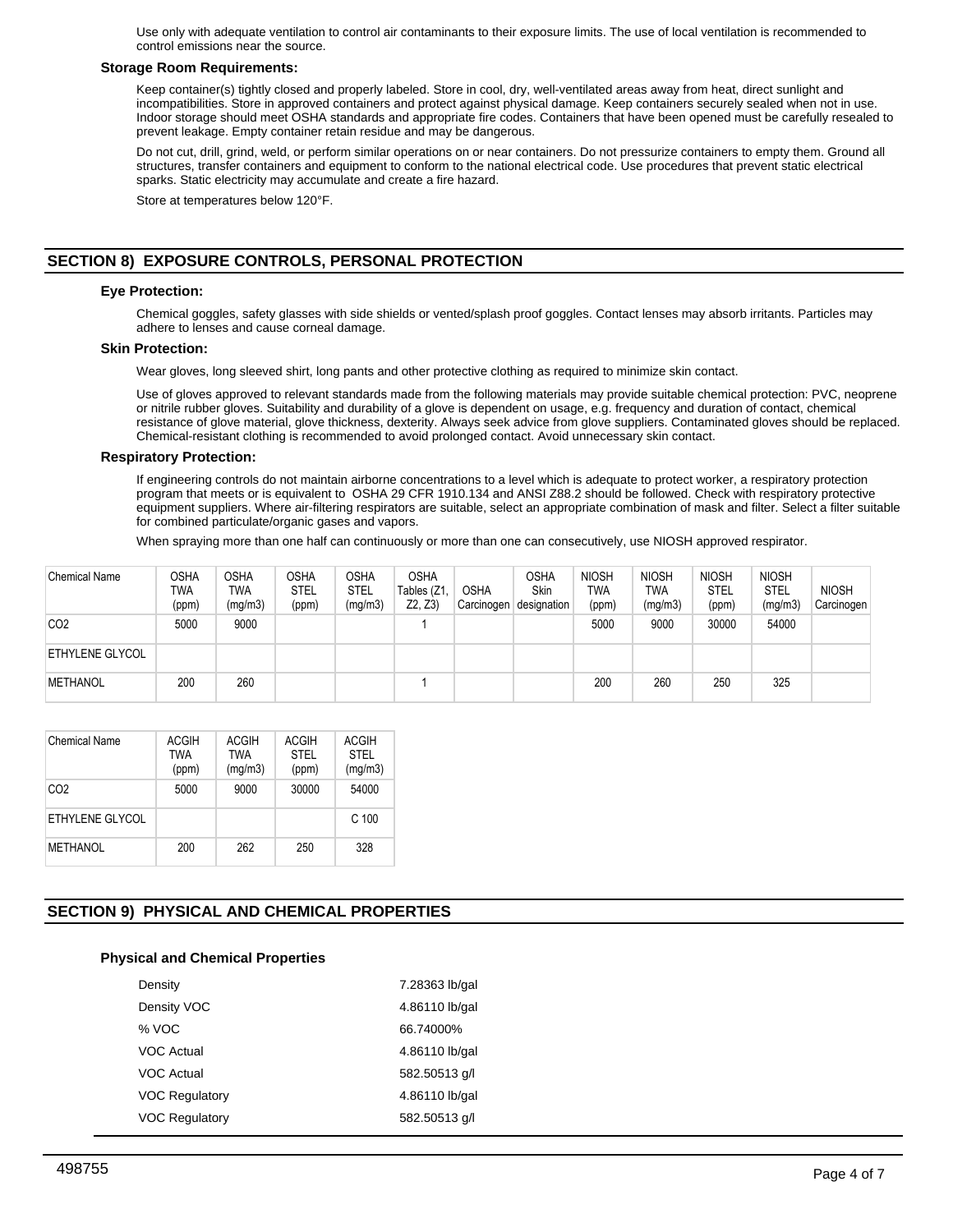| Appearance                   | N.A.                   |
|------------------------------|------------------------|
| <b>Odor Threshold</b>        | N.A.                   |
| <b>Odor Description</b>      | N.A.                   |
| рH                           | N.A.                   |
| <b>Water Solubility</b>      | N.A.                   |
| Flammability                 | Flashpoint below 73 °F |
| <b>Flash Point Symbol</b>    | N.A.                   |
| <b>Flash Point</b>           | N.A.                   |
| Viscosity                    | N.A.                   |
| Lower Explosion Level        | N.A.                   |
| <b>Upper Explosion Level</b> | N.A.                   |
| <b>Vapor Density</b>         | Slower than ether      |
| <b>Melting Point</b>         | N.A.                   |
| <b>Freezing Point</b>        | N.A.                   |
| Low Boiling Point            | N.A.                   |
| High Boiling Point           | N.A.                   |
| Decomposition Pt             | N.A.                   |
| Auto Ignition Temp           | N.A.                   |
| <b>Evaporation Rate</b>      | Slower than ether      |
|                              |                        |

# **SECTION 10) STABILITY AND REACTIVITY**

# **Stability:**

Stable.

## **Conditions to Avoid:**

High temperatures.

## **Incompatible Materials:**

None known.

## **Hazardous Reactions/Polymerization:**

Will not occur.

## **Hazardous Decomposition Products:**

In fire, will decompose to carbon dioxide, carbon monoxide.

# **SECTION 11) TOXICOLOGICAL INFORMATION**

## **Skin Corrosion/Irritation:**

Overexposure will cause defatting of skin.

## **Serious Eye Damage/Irritation:**

Overexposure will cause redness and burning sensation.

## **Carcinogenicity:**

No data available

## **Germ Cell Mutagenicity:**

No data available

## **Reproductive Toxicity:**

No data available

# **Respiratory/Skin Sensitization:**

No data available

## **Specific Target Organ Toxicity - Single Exposure:**

Causes damage to organs.

## **Specific Target Organ Toxicity - Repeated Exposure:**

May cause damage to organs through prolonged or repeated exposure.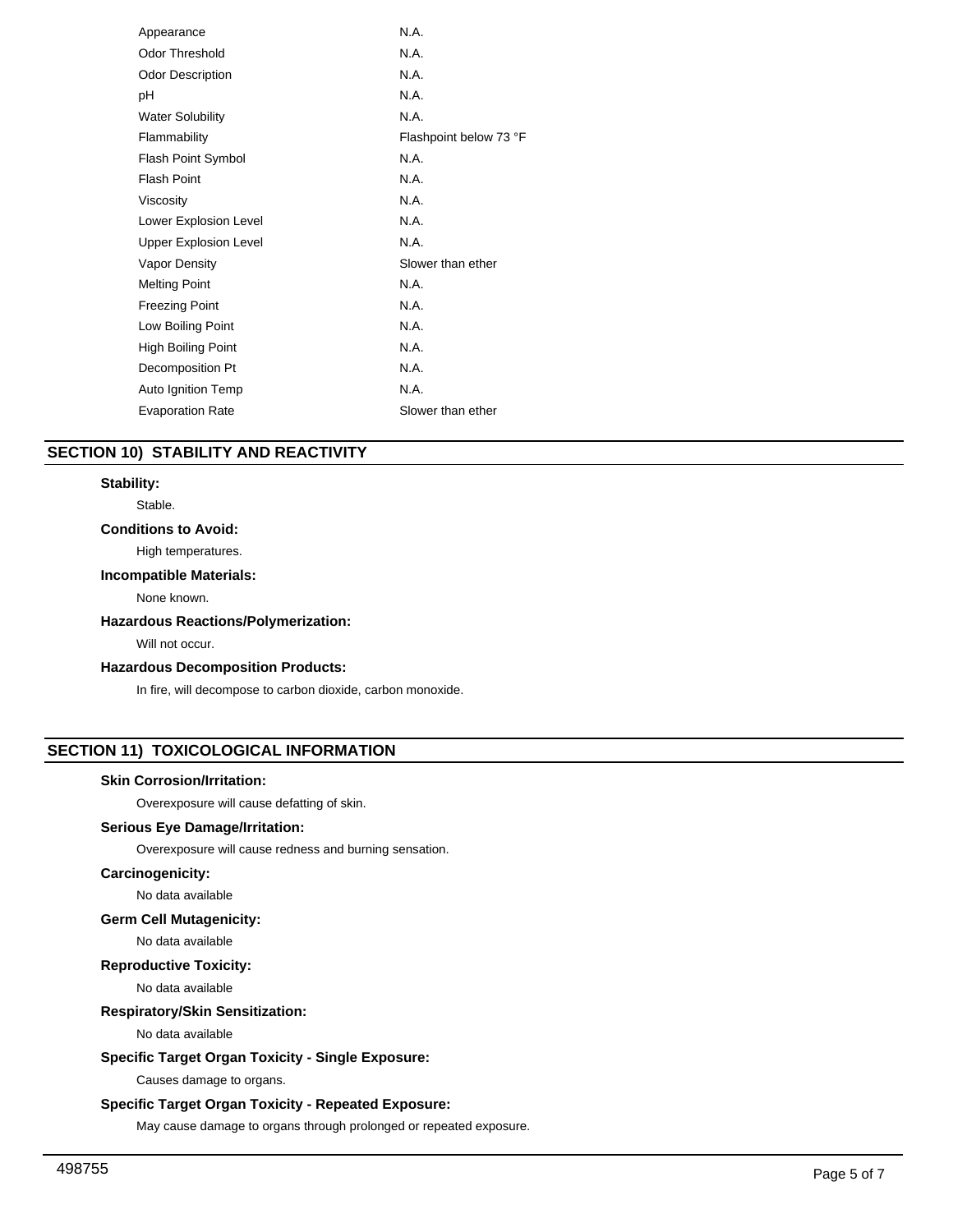## **Aspiration Hazard:**

No data available

#### **Acute Toxicity:**

Inhalation: effect of overexposure include irritation of respiratory tract, headache, dizziness, nausea, and loss of coordination. Extreme overexposure may result in unconsciousness and possibly death.

0000067-56-1 METHANOL

LC50 (rat): 64000 ppm (4-hour exposure) (14, unconfirmed)

LD50 (oral, rat): 5628 mg/kg (14, unconfirmed) LD50 (oral, 14-day old rat): 5850 mg/kg (cited as 7.4 mL/kg) (15) LD50 (oral, young adult rat): 10280 mg/kg (cited as 13.0 mL/kg) (15) LD50 (oral, monkey): 3000 mg/kg (1/1 animal died) (16) LD50 (dermal, rabbit): 15800 mg/kg (cited as 20 mL/kg) (17 citing unpublished information)

0000107-21-1 ETHYLENE GLYCOL

LD50 (oral, rat): 5.89 g/kg; 8.54 g/kg; 13.0 g/kg (5) LD50 (oral, mouse): 7.5 g/kg; 15.28 g/kg (5,6) LD50 (oral, guinea pig): 6.6 g/kg; 11.0 g/kg (5) LD50 (oral, rabbit): 5.0 g/kg (5) LD50 (dermal, rabbit): 9.5 g/kg (6)

## **Potential Health Effects - Miscellaneous**

0000067-56-1 METHANOL

Increased susceptibility to the effects of this material may be observed in people with preexisting disease of any of the following: eyes, kidneys, liver, skin. Excessive human exposure to methanol may lead to: fatigue, headache, anaesthetic, neurologic effects, and visual difficulties including blindness or death. Recurrent overexposure may result in liver and kidney injury. Has been toxic to the fetus in laboratory animals at doses that are toxic to the mother. Ingestion may cause any of the following: blindness. Eye contact may cause any of the following: conjunctivitis, mild irritation, corneal opacity.

## **SECTION 12) ECOLOGICAL INFORMATION**

#### **Toxicity:**

No data available.

## **Persistence and Degradability:**

No data available.

#### **Bio-Accumulative Potential:**

No data available.

#### **Mobility in Soil:**

No data available.

#### **Other Adverse Effects:**

No data available.

#### **Mobility in Soil**

0000067-56-1 METHANOL

Will not adsorb on soil.

## **Persistence and Degradability**

0000067-56-1 METHANOL

72% aerobic biodegradability.

# **SECTION 13) DISPOSAL CONSIDERATIONS**

#### **Water Disposal:**

Under RCRA, it is the responsibility of the user of the product, to determine a the time of disposal whether the product meets RCRA criteria for hazardous waste. Waste management should be in full compliance with federal, state, and local laws.

Empty containers retain product residue which may exhibit hazards of material, therefore do not pressurize, cut, glaze, weld or use for any other purposes. Return drums to reclamation centers for proper cleaning and reuse.

## **SECTION 14) TRANSPORT INFORMATION**